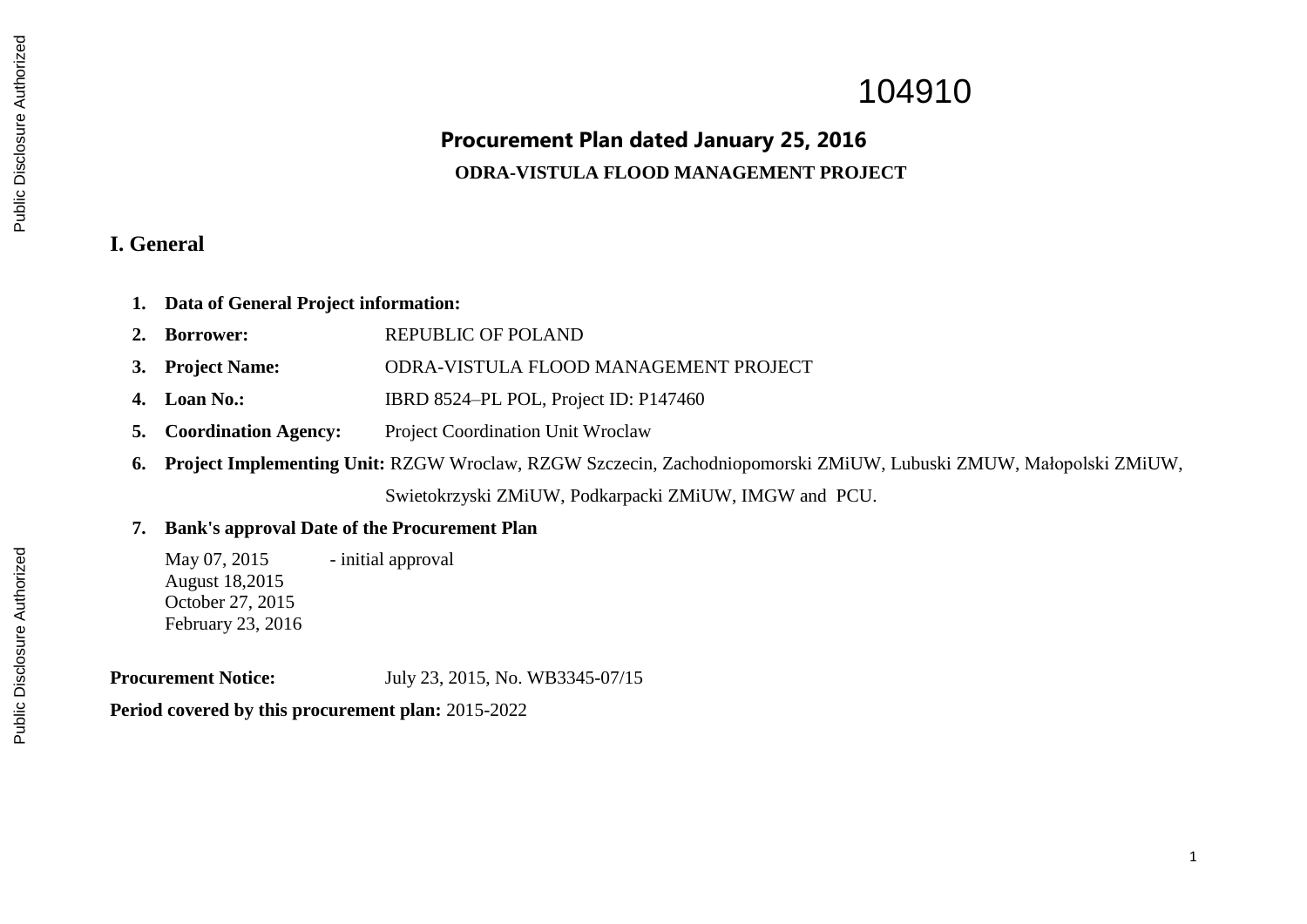## **II. Goods and Works and non-consulting services.**

### 1. **Procurement Method Threshold**

#### **1,3 USD = 1 EURO**

| <b>Procurement Method</b>                       | <b>Method Threshold</b>                                                    | <b>Comments</b> |
|-------------------------------------------------|----------------------------------------------------------------------------|-----------------|
| $\Vert_1$ ICB and LIB (Goods and IT<br>Systems) | $\text{Goods} > \text{\textsterling}1,500\ 000$                            |                 |
| 2. NCB (Goods and IT Systems)                   | Goods $\leq 1,500000$                                                      |                 |
| $3.$ ICB (Works)                                | Works> $€15,400,000$                                                       |                 |
| 4. NCB (Works)                                  | Works< €15,400,000                                                         |                 |
| <b>5. ICB (Non-Consultant Services)</b>         | $TS > \epsilon$ 1,500 000                                                  |                 |
| <b>6. NCB (Non-Consultant Services)</b>         | $\rm TS \leq 61,500~000$                                                   |                 |
| $  7.  $ Shopping                               | Works $\leq$ $\in$ 150 000<br>$\text{Goods} < \text{\textsterling}80\ 000$ |                 |
| <b>8. Direct Contracting</b>                    | NA                                                                         |                 |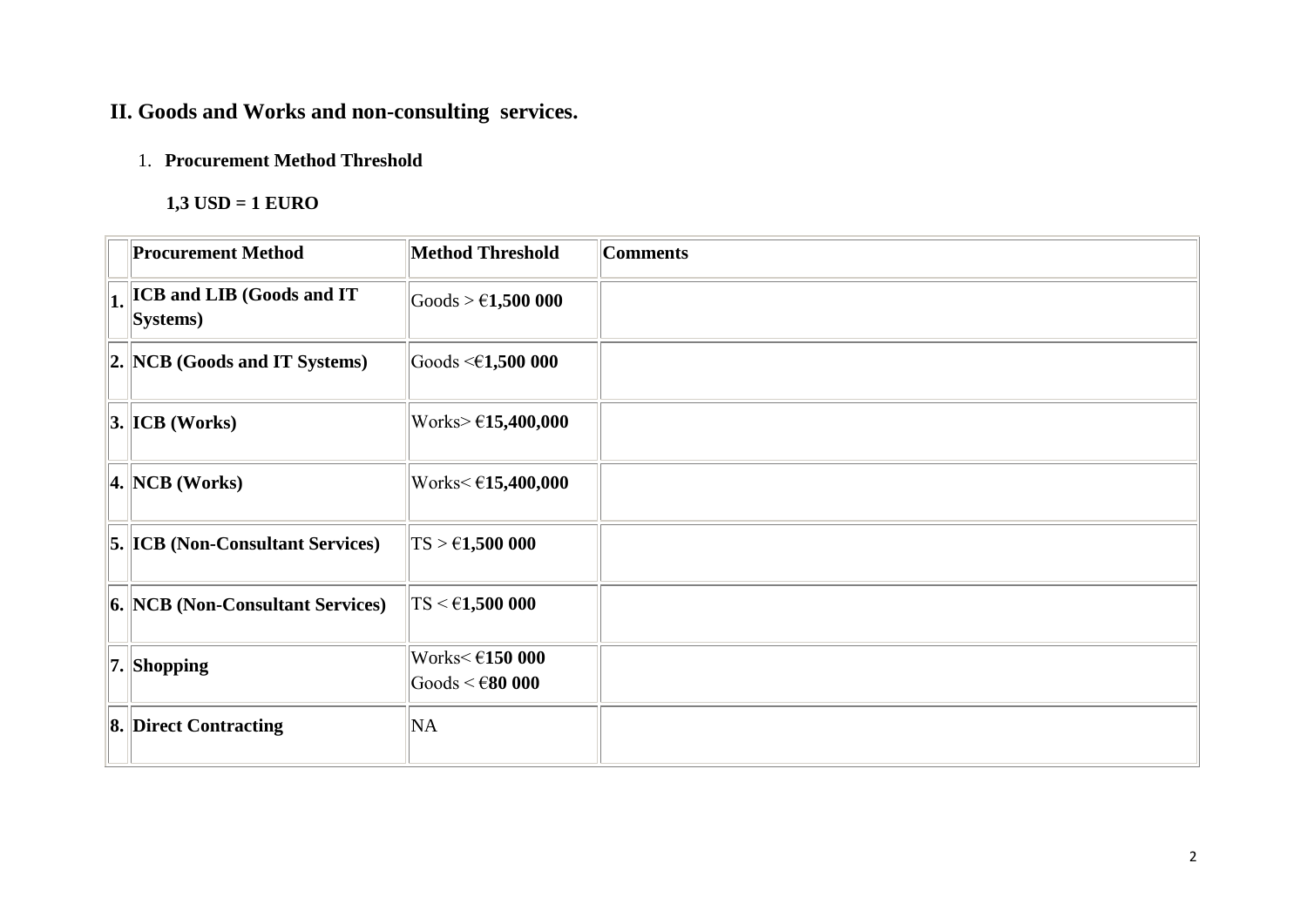#### **Prior Review Threshold**

Procurement Decisions subject to Prior Review by the Bank as stated in Appendix 1 to the Guidelines for Procurement: Thresholds for applicable procurement methods (not limited to the list below) are determined by the Bank and agreed with the Borrower based on the assessment of the implementing agency's capacity.

| <b>Procurement Method</b>                | <b>Prior Review Threshold</b>                              | <b>Comments</b>                                                                                                                            |
|------------------------------------------|------------------------------------------------------------|--------------------------------------------------------------------------------------------------------------------------------------------|
| <b>1. ICB (Goods and IT Systems)</b>     | $\text{Goods} > \text{\textsterling}2\ 800\ 000$           | All ICB above EUR 2,8 million subject to prior review                                                                                      |
| $\ 2. \text{NCB}$ (Goods and IT Systems) |                                                            | <b>First contract</b>                                                                                                                      |
| 3.  ICB (Works)                          | $\text{Works} > \text{\textsterling}15,400,000$            | <b>All ICB prior review</b>                                                                                                                |
| 4. NCB (Works)                           |                                                            | <b>First contract</b>                                                                                                                      |
| <b>5. ICB</b> (Non-Consultant Services)  | $ TS> \text{\textsterling}2,800\,000$                      | All ICB above EUR 2,8 million subject to prior review                                                                                      |
| <b>6. NCB (Non-Consultant Services)</b>  | $\text{TS} < \text{\textsterling}2,800\ 000$               | <b>First contract</b>                                                                                                                      |
| $ 7. \mathrm{Shopping} $                 | Works $\leq$ $\in$ 150 000<br>$ Goods \leq \epsilon 80000$ | <b>All Shopping post review</b>                                                                                                            |
| <b>8. Direct Contracting</b>             | Goods and Works> $\epsilon$ 70 000                         | DC contracts above EUR 70,000. All DC contracts should meet the<br>requirements of para. 3.7 of the World Bank's Procurement<br>Guidelines |

**2. Prequalification.** The Procurement Plan shall indicate which contracts will follow a prequalification procedure in accordance with the provisions of paragraphs 2.9 and 2.10 of the Guidelines.

#### **3. Any Other Special Procurement Arrangements:**

- NCB Polish procurement procedure of open tendering (POPT) according to Chapter 3, Section 1 of Polish Procurement Law or National Competitive Bidding (NCB) for contracts up to € **15,400,000**.
- ICB for contracts to cost  $\in$  15.400,000 equivalent or more, that are to be cofinanced by WB, CEB and EU The bidding opportunities shall be advertised in additional to the U.N. Development Business, in the Europe Journal of Procurement and the Polish Bulletin of Procurement.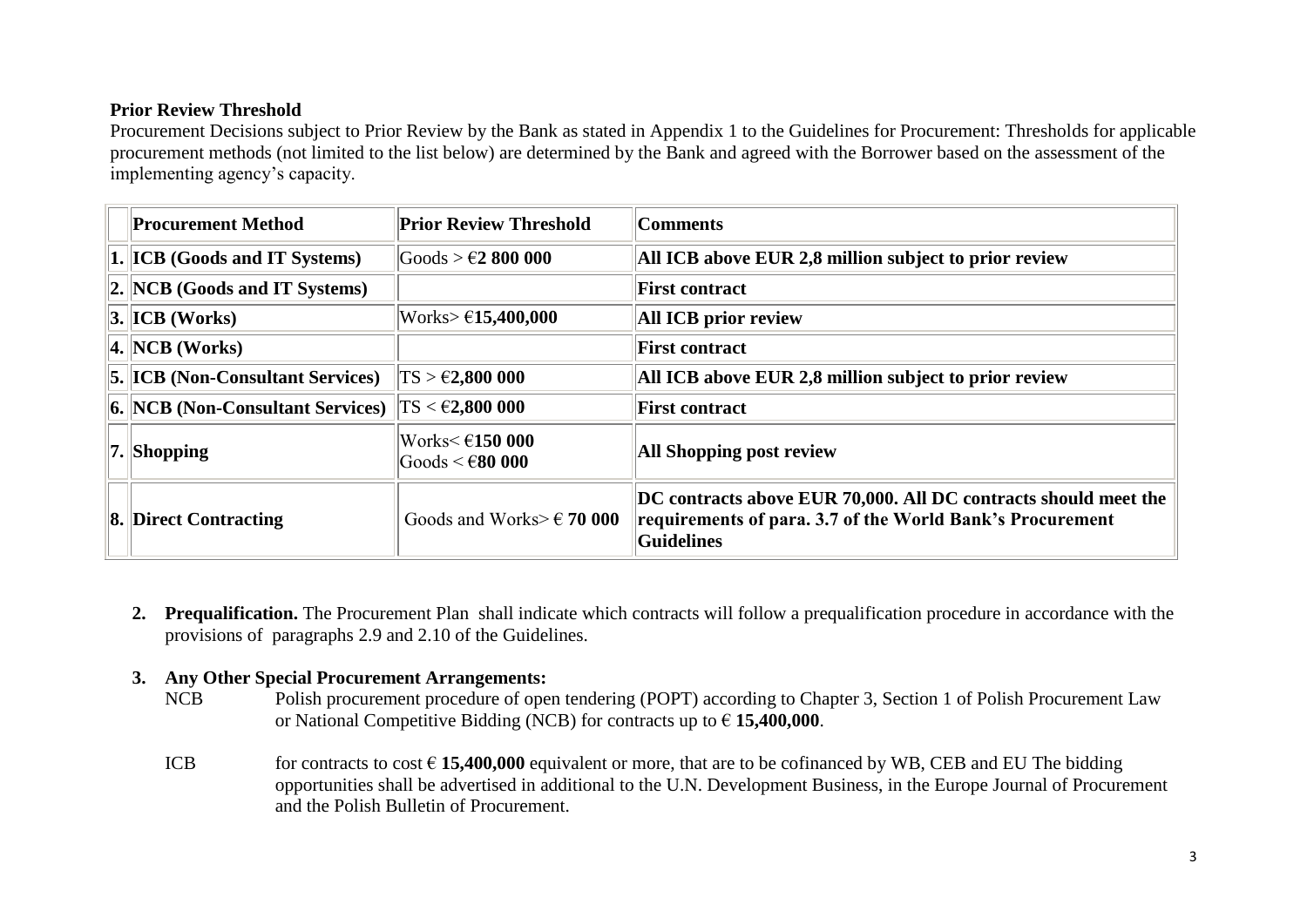## **III. Selection of Consultant**

1. **Prior Review Threshold:** Selection decisions subject to Prior Review by Bank as stated in Appendix l to the Guidelines Selection and Employment of Consultants:

|                | <b>Selection Method</b>                | Prior Review Threshold   | Comments                                                                                                               |
|----------------|----------------------------------------|--------------------------|------------------------------------------------------------------------------------------------------------------------|
| 1.             | <b>Firms QCBS, FBS, LCS</b>            | Above $\epsilon$ 900,000 | All draft TORs shall be subject to the Bank's prior review                                                             |
| $\mathbf{2}$ . | <b>Firms COS</b>                       | All post review          | <b>Below 230,000 EURO</b>                                                                                              |
| 3.             | <b>Single Source Selection (Firms)</b> | Above $\epsilon$ 7,000   | Each SSS contract shall meet the requirement of para. 3.8 and 3.9 of the<br><b>World Bank's Consultants Guidelines</b> |
| 4.             | Individual Consultants                 | All prior review         |                                                                                                                        |
| 5              | Individual Consultants Sole - Source   | Above $\epsilon$ 7,000   | Justification should be provided which meets the requirements of para.<br>5.4 of the Bank's Consultants Guidelines.    |

2. **Short list comprising entirely of national consultants:** Short list of consultants for services, estimated to cost less than 230 000 EURO equivalent per contract, may comprise entirely of national consultants in accordance with the provisions of paragraph 2.7 of the Consultant Guidelines.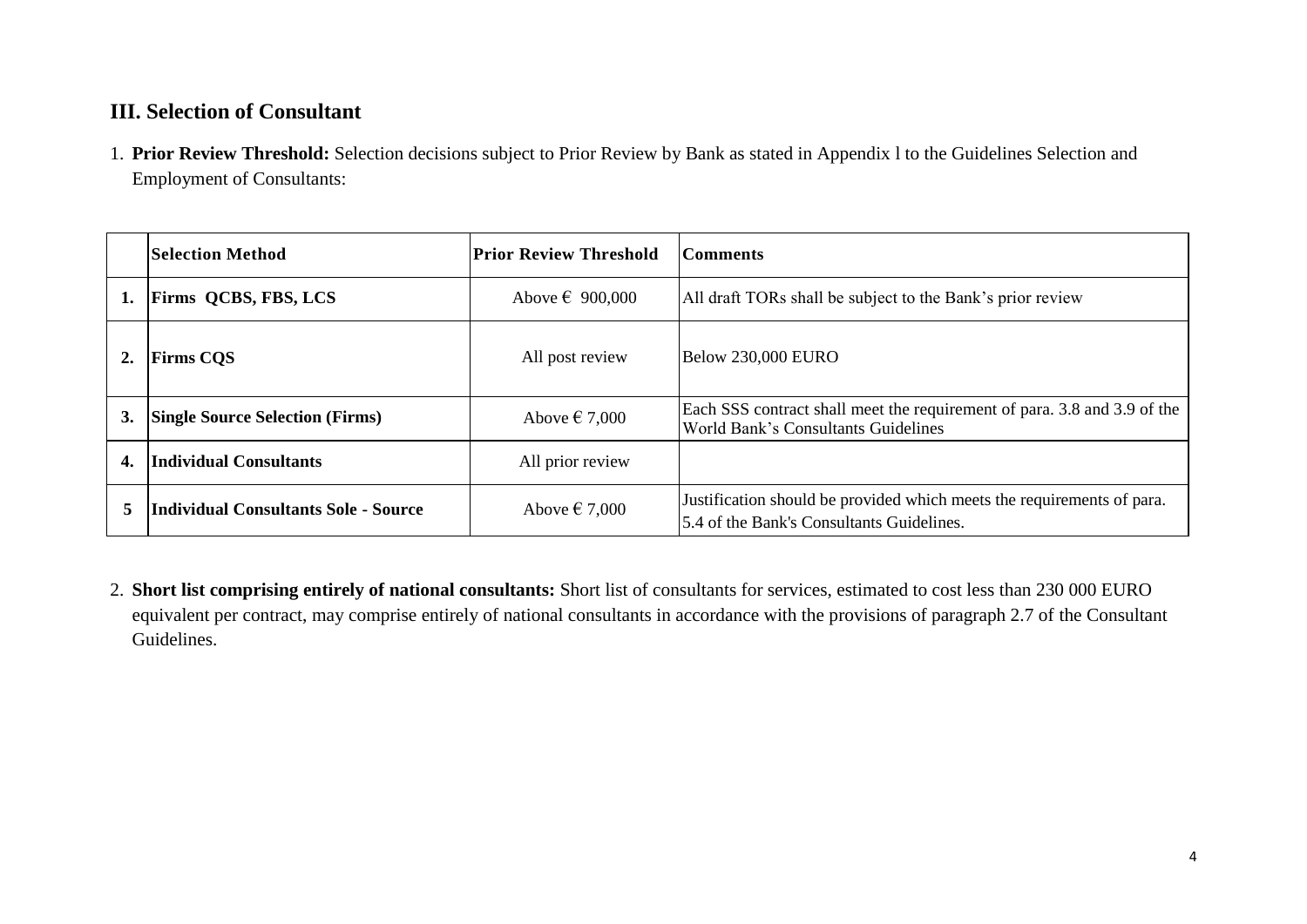|          |                                                                                                                                                                                                                                                                                 |                              |                     |                    |                             |                                  |                                        |                           | <b>ESTIMATED / ACTUAL DATES</b>                                    |                                                                                               |                          |                             |                                                                             |                                                                          |
|----------|---------------------------------------------------------------------------------------------------------------------------------------------------------------------------------------------------------------------------------------------------------------------------------|------------------------------|---------------------|--------------------|-----------------------------|----------------------------------|----------------------------------------|---------------------------|--------------------------------------------------------------------|-----------------------------------------------------------------------------------------------|--------------------------|-----------------------------|-----------------------------------------------------------------------------|--------------------------------------------------------------------------|
| Ref. No. | Contract<br>(Description)                                                                                                                                                                                                                                                       | expenditure<br>৳<br>Category | Number of Contracts | Procurement Method | Prequalification (Yes / No) | Review by Bank<br>(Prior / Post) | Prepare & Submission<br>TOR/REI/ITQ/BD | IFB/BD/ITQ/REI issue Date | Bid Opening/<br>Proposals submission Date                          | Bids Evaluation Report / Technical &<br>Financial Evaluation Report & Award<br>Recommendation | Contract Signing<br>Date | Contract Completion<br>Date | responsible for the implementation<br>of that particular contract.<br>ei ∩L | <b>COMMENTS</b>                                                          |
|          |                                                                                                                                                                                                                                                                                 |                              |                     |                    |                             |                                  |                                        |                           | <b>COMPONENT 1 – Protection of the Middle and Lower Odra River</b> |                                                                                               |                          |                             |                                                                             |                                                                          |
|          |                                                                                                                                                                                                                                                                                 |                              |                     |                    |                             |                                  |                                        |                           | 1A Flood protection of areas in Zachodniopomorskie Province        |                                                                                               |                          |                             |                                                                             |                                                                          |
| 1A.1     | Chlewice-Porzecze. Backwater<br>embankment of Odra River at Myśla<br><b>River and</b><br>Modernization of Marwicki polder<br>stage I and II                                                                                                                                     | <b>CW</b>                    | -1                  | NCB*               | <b>No</b>                   | Post*                            | October<br>2015                        | November<br>2015          | December<br>2015                                                   | January<br>2016                                                                               | February<br>2016         | February<br>2018            | Zachodnio-<br>pomorski<br><b>ZMiUW</b>                                      | The first NCB contract will be<br>subject to the Bank's prior<br>review. |
| 1A.2     | Flood protection of Ognica village<br>on Odra River<br>Osinów-Łubnica.<br>Modernization of inter-embankment<br>Flood protection of Radziszewo and<br>Daleszewo villages on Odra River at<br>726+400-727+960 km.<br>Modernization of Marwicki polder<br>stage III - pump station | $\mathsf{cw}$                | 1                   | <b>NCB</b>         | No                          | Post                             | March<br>2017                          | April<br>2017             | June<br>2017                                                       | August<br>2017                                                                                | 2017                     | September December<br>2019  | Zachodnio-<br>pomorski<br>ZMiUW                                             |                                                                          |
| 1A.3     | Restoring natural values of Lower<br><b>Odra Valley by improving retention</b><br>and flood protection capacities of<br>Międzyodrze                                                                                                                                             | <b>CW</b>                    | 1                   | <b>ICB</b>         | No                          | Prior                            | August<br>2018                         | September<br>2018         | November<br>2018                                                   | December<br>2018                                                                              | January<br>2019          | December<br>2021            | Zachodnio-<br>pomorski<br>ZMiUW                                             |                                                                          |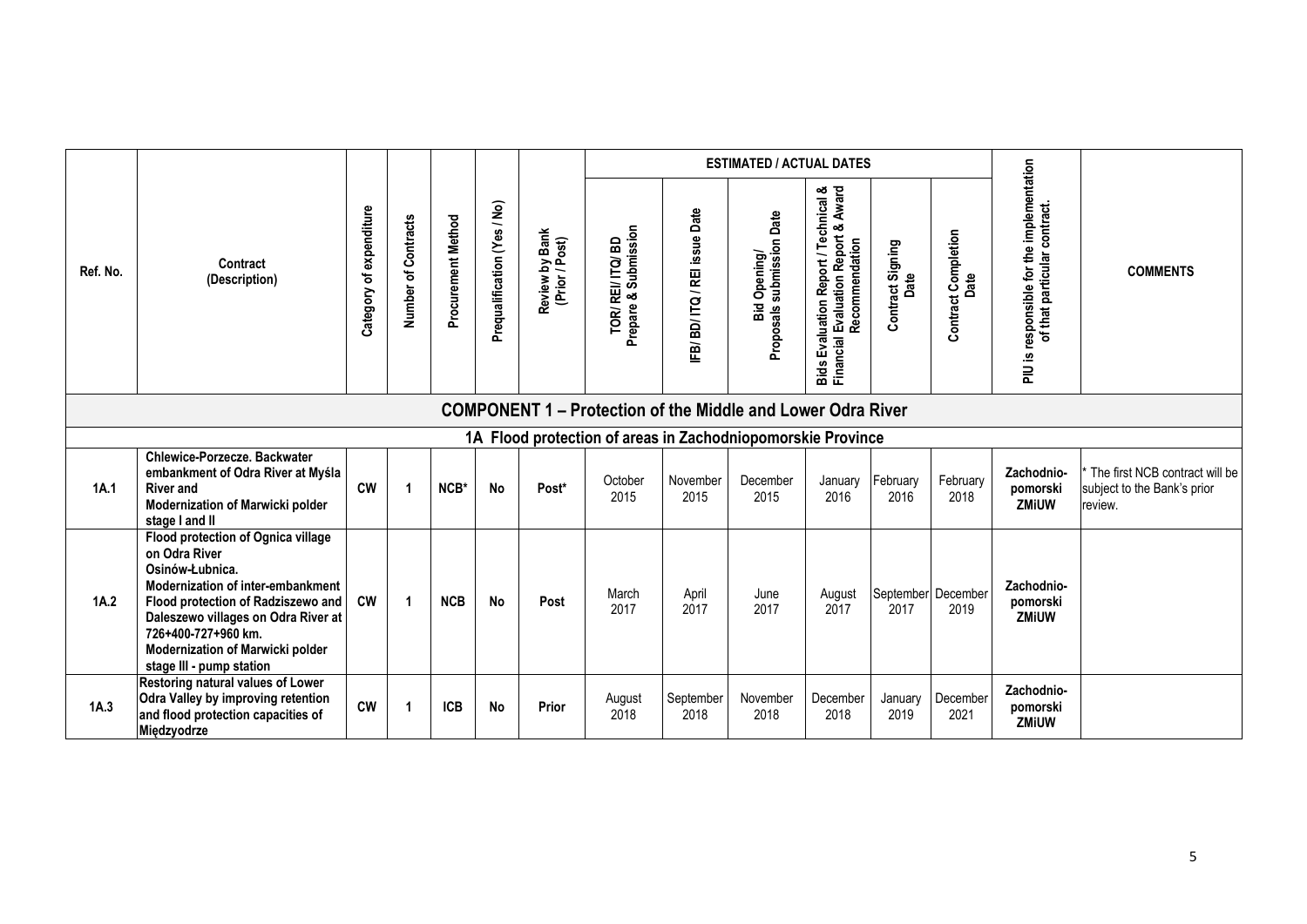|          |                                                                                                                                                                                                                                                                                                                           |                            |                     |                    |                             |                                  |                                            |                           | <b>ESTIMATED / ACTUAL DATES</b>           |                                                                                               |                          |                                    |                                                                              |                 |
|----------|---------------------------------------------------------------------------------------------------------------------------------------------------------------------------------------------------------------------------------------------------------------------------------------------------------------------------|----------------------------|---------------------|--------------------|-----------------------------|----------------------------------|--------------------------------------------|---------------------------|-------------------------------------------|-----------------------------------------------------------------------------------------------|--------------------------|------------------------------------|------------------------------------------------------------------------------|-----------------|
| Ref. No. | Contract<br>(Description)                                                                                                                                                                                                                                                                                                 | of expenditure<br>Category | Number of Contracts | Procurement Method | Prequalification (Yes / No) | Review by Bank<br>(Prior / Post) | TOR/ REI/ ITQ/ BD<br>Prepare & Submission  | IFB/BD/ITQ/REI issue Date | Proposals submission Date<br>Bid Opening/ | Bids Evaluation Report / Technical &<br>Financial Evaluation Report & Award<br>Recommendation | Contract Signing<br>Date | <b>Contract Completion</b><br>Date | responsible for the implementation<br>of that particular contract.<br>ei Nld | <b>COMMENTS</b> |
|          |                                                                                                                                                                                                                                                                                                                           |                            |                     |                    |                             |                                  | 1B Protection of the Middle and Lower Odra |                           |                                           |                                                                                               |                          |                                    |                                                                              |                 |
| 1B.1     | <b>Reconstruction of river control</b><br>infrastructure on Odra River.<br>Adaptation to the conditions of<br>Class III roadway. Stage II<br><b>Reconstruction of river control</b><br>infrastructure on Odra River.<br>Adaptation to the conditions of<br>Class III roadway. Stage III<br>(1 bridge - Krosno Odrzanskie) | <b>CW</b>                  | $\mathbf 1$         | <b>ICB</b>         | Yes                         | Prior                            | September<br>2016                          | October<br>2016           | December<br>2016                          | January<br>2017                                                                               | March<br>2017            | March<br>2022                      | <b>RZGW</b><br>Wroclaw                                                       |                 |
| 1B.2     | Modernization works on boundary<br>sections of Odra River, Stage I To<br>provide Good Condition for Ice -<br>breaking.<br>Modernization works on boundary<br>sections of Odra River, Stage II -<br><b>Reconstruction of River Control</b><br>Infrastructure.                                                              | <b>CW</b>                  | 1                   | <b>ICB</b>         | Yes                         | Prior                            | September<br>2016                          | November<br>2016          | January<br>2017                           | February<br>2017                                                                              | March<br>2017            | December<br>2021                   | <b>RZGW</b><br><b>Szczecin</b>                                               |                 |
| 1B.3     | <b>Construction of docking-mooring</b><br>infrastructure.                                                                                                                                                                                                                                                                 | <b>CW</b>                  |                     | <b>NCB</b>         | No                          | Post                             | September<br>2017                          | October<br>2017           | December<br>2017                          | December<br>2017                                                                              | January<br>2018          | December<br>2021                   | <b>RZGW</b><br><b>Szczecin</b>                                               |                 |
| 1B.4     | Improvement of flood water-flow<br>from Dabie Lake in winter and<br>Dreding of Klucz-Ustowo ditch                                                                                                                                                                                                                         | <b>CW</b>                  | -1                  | <b>ICB</b>         | <b>No</b>                   | Prior                            | August<br>2017                             | September<br>2017         | November<br>2017                          | December<br>2017                                                                              | January<br>2018          | December<br>2020                   | <b>RZGW</b><br><b>Szczecin</b>                                               |                 |
| 1B.5     | Reconstruction of bridges to ensure<br>a minimum clearance (4 bridges)                                                                                                                                                                                                                                                    | cw                         |                     | <b>ICB</b>         | Yes                         | Prior                            | February<br>2017                           | March<br>2017             | June<br>2017                              | July<br>2017                                                                                  | December<br>2017         | December<br>2021                   | <b>RZGW</b><br><b>Szczecin</b>                                               |                 |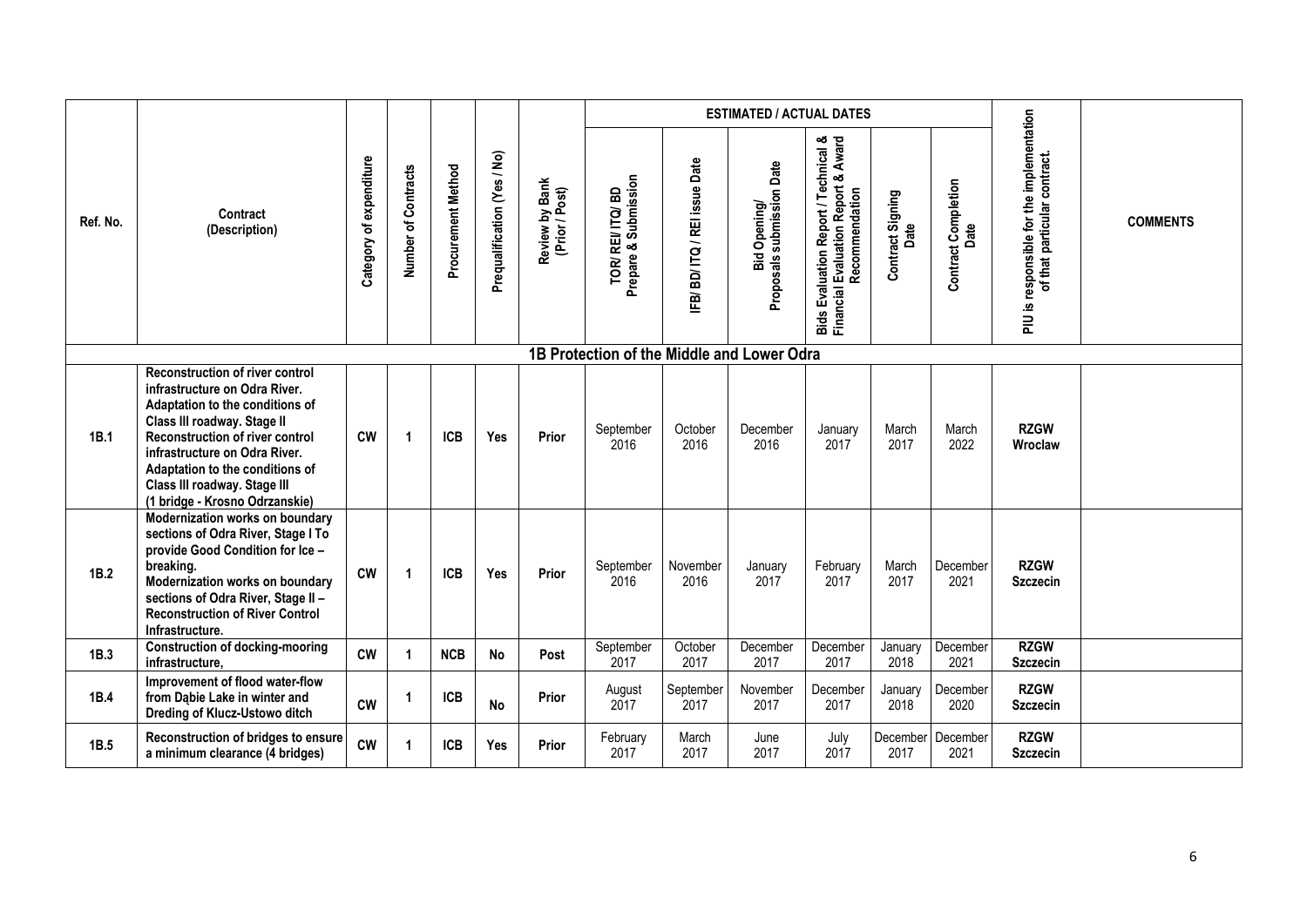|          | <b>ESTIMATED / ACTUAL DATES</b>                                                                                                                                                                                |                                                                |                         |                     |                    |                             |                                  |                                           |                           |                                                           |                                                                                                               |                          |                                    |                                                                              |                 |
|----------|----------------------------------------------------------------------------------------------------------------------------------------------------------------------------------------------------------------|----------------------------------------------------------------|-------------------------|---------------------|--------------------|-----------------------------|----------------------------------|-------------------------------------------|---------------------------|-----------------------------------------------------------|---------------------------------------------------------------------------------------------------------------|--------------------------|------------------------------------|------------------------------------------------------------------------------|-----------------|
| Ref. No. | Contract<br>(Description)                                                                                                                                                                                      |                                                                | Category of expenditure | Number of Contracts | Procurement Method | Prequalification (Yes / No) | Review by Bank<br>(Prior / Post) | TOR/ REI/ ITQ/ BD<br>Prepare & Submission | IFB/BD/ITQ/REI issue Date | Proposals submission Date<br>Bid Opening/                 | <b>Bids Evaluation Report / Technical &amp;<br/>Financial Evaluation Report &amp; Award</b><br>Recommendation | Contract Signing<br>Date | <b>Contract Completion</b><br>Date | responsible for the implementation<br>of that particular contract.<br>ei Uld | <b>COMMENTS</b> |
| 1B.6     | <b>Flood protection</b><br>of Nowa Sol<br>and Below Krosno<br>Odrzanskie                                                                                                                                       | 1B.6/1 Nowa<br>Sól etap I and<br>1B.6/2<br>Węzyska<br>Chlebowo | <b>CW</b>               | $\mathbf{1}$        | <b>ICB</b>         | Yes                         | Prior                            | May<br>2016                               | November<br>2016          | December<br>2016                                          | January<br>2017                                                                                               | 2017                     | February September<br>2020         | Lubuski<br>ZMiUW                                                             |                 |
|          |                                                                                                                                                                                                                |                                                                |                         |                     |                    |                             |                                  | 1C - Flood protection of Słubice City     |                           |                                                           |                                                                                                               |                          |                                    |                                                                              |                 |
| 1C.1     | <b>Extension and construction of flood</b><br>embankments and Reconstruction of<br><b>Czarny Kanał and Racza Struga</b>                                                                                        |                                                                | <b>CW</b>               | $\mathbf 1$         | <b>ICB</b>         | <b>No</b>                   | Prior                            | October<br>2015                           | December<br>2015          | January<br>2015                                           | February<br>2016                                                                                              | March<br>2016            | December<br>2019                   | Lubuski<br>ZMiUW                                                             |                 |
|          |                                                                                                                                                                                                                |                                                                |                         |                     |                    |                             |                                  |                                           |                           | COMPONENT 2 - FLOOD PROTECTION OF THE NYSA-KŁODZKA VALLEY |                                                                                                               |                          |                                    |                                                                              |                 |
|          |                                                                                                                                                                                                                |                                                                |                         |                     |                    |                             |                                  |                                           | 2A - Active protection    |                                                           |                                                                                                               |                          |                                    |                                                                              |                 |
| 2A.1     | 2A/1/1 Construction of "Boboszów" -<br>a dry flood control reservoir on Nysa<br>Kłodzka River<br>2A.1/2 Construction of "Roztoki<br>Bystrzyckie" - a dry flood control<br>reservoir on Goworówka stream        |                                                                | <b>CW</b>               | -1<br>-1            | <b>ICB</b>         | Yes                         | Prior                            | May<br>2016                               | June<br>2016              | September<br>2016                                         | October<br>2016                                                                                               | December<br>2016         | July<br>2019                       | <b>RZGW</b><br>Wroclaw                                                       |                 |
| 2A.2     | 2A.2/1 Construction of "Szalejów<br>Górny" - A dry flood control<br>reservoir on Bystrzyca Dusznicka<br><b>River</b><br>2A.2/2 Construction of "Krosnowice"<br>a dry flood control reservoir on<br>Duna stream |                                                                | <b>CW</b>               | -1<br>1             | <b>ICB</b>         | Yes                         | Prior                            | April<br>2016                             | June<br>2016              | September<br>2016                                         | October<br>2016                                                                                               | November<br>2016         | January<br>2020                    | <b>RZGW</b><br>Wroclaw                                                       |                 |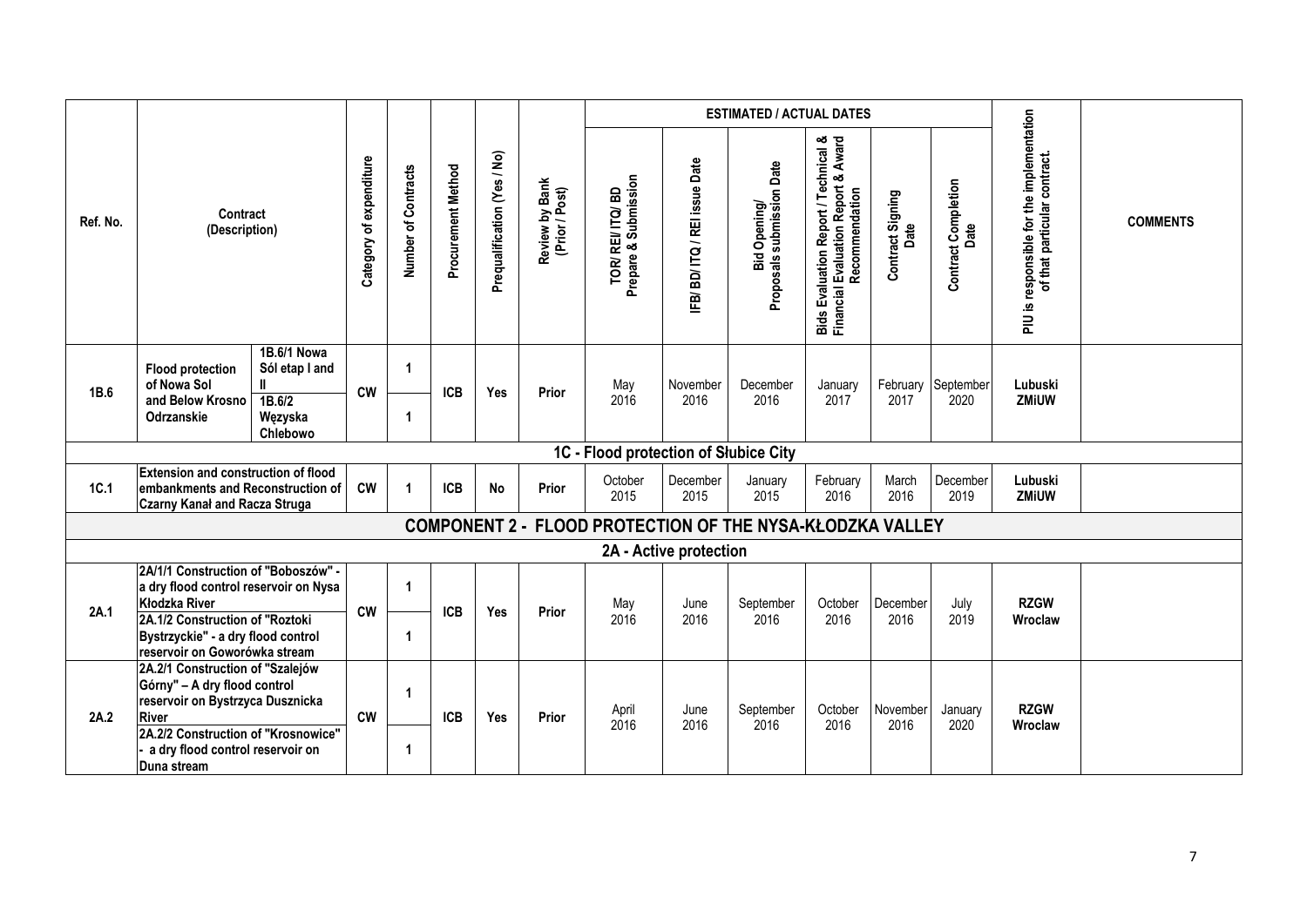|          |                                                                                                                                                                                     |                                   |                             |                    |                             |                                  |                                        |                           | <b>ESTIMATED / ACTUAL DATES</b>                          |                                                                                               |                          |                                    |                                                                              |                 |
|----------|-------------------------------------------------------------------------------------------------------------------------------------------------------------------------------------|-----------------------------------|-----------------------------|--------------------|-----------------------------|----------------------------------|----------------------------------------|---------------------------|----------------------------------------------------------|-----------------------------------------------------------------------------------------------|--------------------------|------------------------------------|------------------------------------------------------------------------------|-----------------|
| Ref. No. | Contract<br>(Description)                                                                                                                                                           | expenditure<br>፟፟፟፟፟፟<br>Category | Number of Contracts         | Procurement Method | Prequalification (Yes / No) | Review by Bank<br>(Prior / Post) | TOR/REI/ITQ/BD<br>Prepare & Submission | IFB/BD/ITQ/REI issue Date | Proposals submission Date<br>Bid Opening/                | Bids Evaluation Report / Technical &<br>Financial Evaluation Report & Award<br>Recommendation | Contract Signing<br>Date | <b>Contract Completion</b><br>Date | responsible for the implementation<br>of that particular contract.<br>si ∩ld | <b>COMMENTS</b> |
|          |                                                                                                                                                                                     |                                   |                             |                    |                             |                                  | 2B - Passive protection                |                           |                                                          |                                                                                               |                          |                                    |                                                                              |                 |
| 2B.1     | 2B.1/1 Flood protection of Nysa<br>Kłodzka River Valley<br>2B.1/2 Flood protection of Scinawka<br><b>River Valley</b>                                                               | <b>CW</b>                         | $\mathbf 1$<br>$\mathbf{1}$ | <b>ICB</b>         | Yes                         | Prior                            | February<br>2018                       | March<br>2018             | June<br>2018                                             | August<br>2018                                                                                | November<br>2018         | December<br>2021                   | <b>RZGW</b><br>Wroclaw                                                       |                 |
| 2B.2     | 2B.2/1 Flood protection of Biała<br>Lądecka River valley and Morawka<br><b>River</b><br>2B.2/2 Flood protection of Bystrzyca<br>Dusznicka River Valley and<br>Kamienny Potok River. | <b>CW</b>                         | -1<br>$\mathbf{1}$          | <b>ICB</b>         | Yes                         | Prior                            | February<br>2018                       | March<br>2018             | June<br>2018                                             | August<br>2018                                                                                | November<br>2018         | December<br>2021                   | <b>RZGW</b><br>Wrocław                                                       |                 |
|          |                                                                                                                                                                                     |                                   |                             |                    |                             |                                  |                                        |                           | <b>COMPONENT 3 FLOOD PROTECTION OF THE UPPER VISTULA</b> |                                                                                               |                          |                                    |                                                                              |                 |
|          |                                                                                                                                                                                     |                                   |                             |                    |                             |                                  |                                        |                           | 3A. Protection of Upper Vistula Towns and Cracow         |                                                                                               |                          |                                    |                                                                              |                 |
| 3A.1     | <b>Constuction of Vistula embankments</b><br>in Cracow                                                                                                                              | <b>CW</b>                         |                             | <b>ICB</b>         | <b>No</b>                   | Prior                            | June<br>2017                           | July<br>2017              | September<br>2017                                        | October<br>2017                                                                               | December<br>2017         | December<br>2019                   | Małopolski<br>ZMiUW                                                          |                 |
| 3A.2     | Flood protection in Serafa Valley                                                                                                                                                   | <b>CW</b>                         | -1                          | <b>NCB</b>         | <b>No</b>                   | Post                             | June<br>2016                           | July<br>2016              | September<br>2016                                        | October<br>2016                                                                               | December<br>2016         | December<br>2018                   | Małopolski<br>ZMiUW                                                          |                 |
|          |                                                                                                                                                                                     |                                   |                             |                    |                             |                                  |                                        |                           | 3B. Protection of Sandomierz and Tarnobrzeg              |                                                                                               |                          |                                    |                                                                              |                 |
| 3B.1     | <b>Flood protection Sandomierz</b>                                                                                                                                                  | <b>CW</b>                         | -1                          | <b>ICB</b>         | Yes                         | Prior                            | January<br>2016                        | March<br>2016             | May<br>2016                                              | June<br>2016                                                                                  | July<br>2016             | September<br>2019                  | Swieto-<br>krzyski<br><b>ZMiUW</b>                                           |                 |
| 3B.2     | <b>Flood protection Tarnobrzeg</b>                                                                                                                                                  | <b>CW</b>                         | $\mathbf 1$                 | <b>ICB</b>         | <b>No</b>                   | Prior                            | January<br>2017                        | March<br>2017             | March<br>2017                                            | April<br>2017                                                                                 | May<br>2017              | May<br>2020                        | Podkarpacki<br><b>ZMiUW</b>                                                  |                 |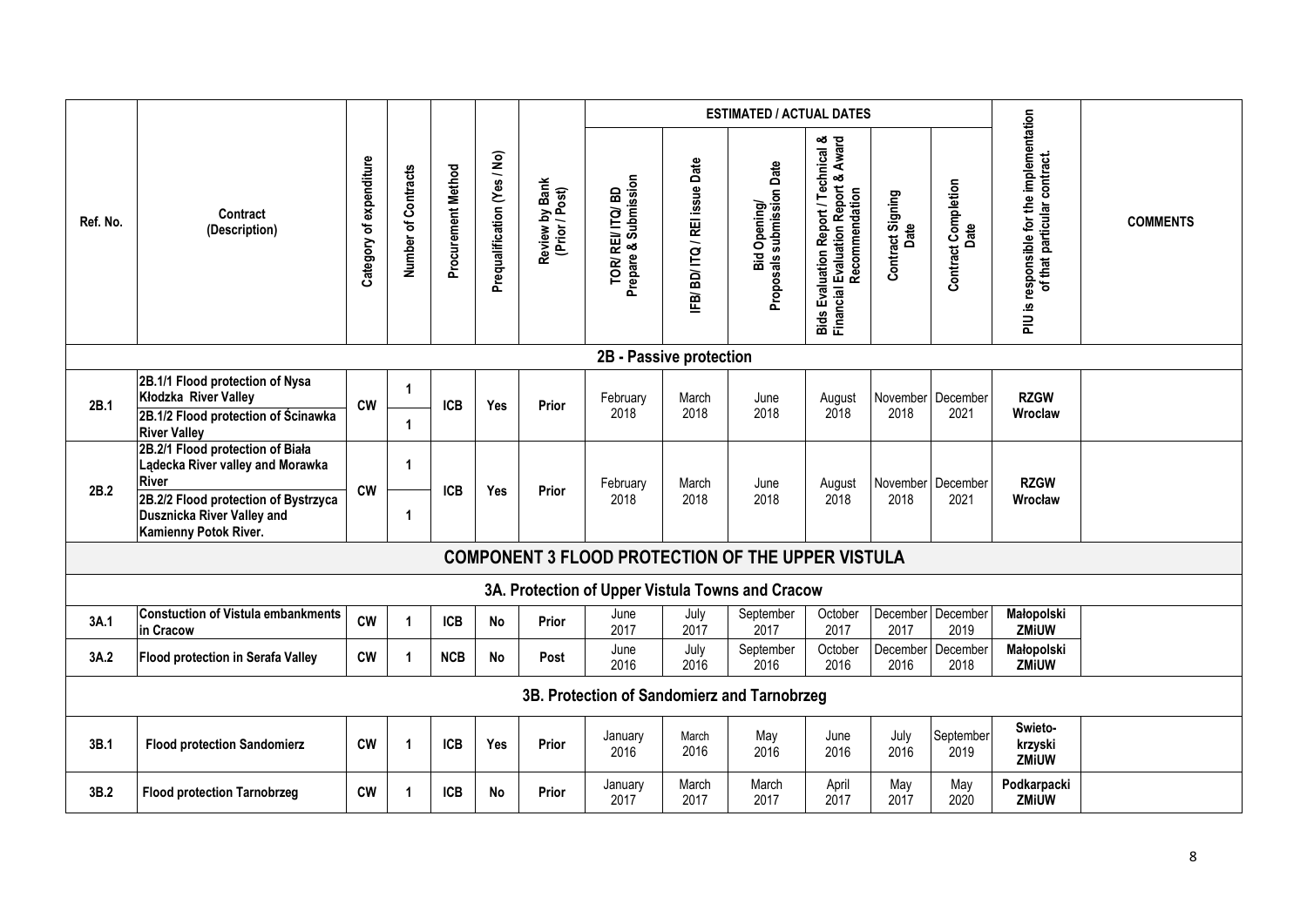|          |                                                                                                                                                          |                              |                     |                    |                             |                                  |                                                                         |                           | <b>ESTIMATED / ACTUAL DATES</b>           |                                                                                               |                                   |                                    |                                                                                                |                 |
|----------|----------------------------------------------------------------------------------------------------------------------------------------------------------|------------------------------|---------------------|--------------------|-----------------------------|----------------------------------|-------------------------------------------------------------------------|---------------------------|-------------------------------------------|-----------------------------------------------------------------------------------------------|-----------------------------------|------------------------------------|------------------------------------------------------------------------------------------------|-----------------|
| Ref. No. | Contract<br>(Description)                                                                                                                                | expenditure<br>5<br>Category | Number of Contracts | Procurement Method | Prequalification (Yes / No) | Review by Bank<br>(Prior / Post) | TOR/ REI/ ITQ/ BD<br>Prepare & Submission                               | IFB/BD/ITQ/REI issue Date | Bid Opening/<br>Proposals submission Date | Bids Evaluation Report / Technical &<br>Financial Evaluation Report & Award<br>Recommendation | act Signing<br>Date<br>Contract 9 | <b>Contract Completion</b><br>Date | for the implementation<br>responsible for the implem<br>of that particular contract.<br>ei Nld | <b>COMMENTS</b> |
| 3B.3     | Flood protection Tarnobrzeg - stage<br>1 (Wisła 1)                                                                                                       | <b>CW</b>                    |                     | <b>NCB</b>         | <b>No</b>                   | Post                             | December<br>2015                                                        | January<br>2016           | March<br>2016                             | April<br>2016                                                                                 | May<br>2016                       | December<br>2017                   | Podkarpacki<br><b>ZMiUW</b>                                                                    |                 |
|          |                                                                                                                                                          |                              |                     |                    |                             |                                  | 3C Passive and Active Protection in Raba Sub-basin                      |                           |                                           |                                                                                               |                                   |                                    |                                                                                                |                 |
| 3C.1     | Raba Programme. Dry Polders and<br>other Stractures - Phase I B                                                                                          | <b>CW</b>                    |                     | <b>ICB</b>         | Yes                         | Prior                            | April<br>2019                                                           | June<br>2019              | August<br>2019                            | August<br>2019                                                                                | September<br>2019                 | December<br>2021                   | Małopolski<br><b>ZMiUW</b>                                                                     |                 |
|          |                                                                                                                                                          |                              |                     |                    |                             |                                  | 3D Passive and Active Protection in San basin                           |                           |                                           |                                                                                               |                                   |                                    |                                                                                                |                 |
| 3D.1     | San Programme. Passive and active<br>Protection in San, Wisłoka and<br><b>Dunajec Sub -basins</b>                                                        | <b>CW</b>                    |                     | <b>NCB</b>         | <b>No</b>                   | Post                             | April<br>2020                                                           | May<br>2020               | July<br>2020                              | 2020                                                                                          | September November<br>2020        | December<br>2021                   | Podkarpacki<br><b>ZMiUW</b>                                                                    |                 |
|          |                                                                                                                                                          |                              |                     |                    |                             |                                  | <b>COMPONENT 4 INSTITUTIONAL STRENGHTENING AND ENHANCED FORECASTING</b> |                           |                                           |                                                                                               |                                   |                                    |                                                                                                |                 |
|          |                                                                                                                                                          |                              |                     |                    |                             |                                  | 4A Early warning systems for southern Poland                            |                           |                                           |                                                                                               |                                   |                                    |                                                                                                |                 |
| 4A.1     | Modernization and expansion of the<br>network of telemetric weather<br>monitoring stations for the needs of<br>hydrological forecasting and<br>modeling. | G                            | 5                   | <b>ICB</b>         | <b>No</b>                   | Prior                            | April<br>2016                                                           | July<br>2016              | August<br>2016                            | December<br>2016                                                                              | March<br>2017                     | September<br>2020                  | <b>IMGW</b>                                                                                    |                 |
| 4A.2     | Modernization and expansion of the<br>monitoring and forecasting system to<br>enhance the hydro meteorological<br>flood protection of the coastal areas  | G                            | $\overline{2}$      | <b>ICB</b>         | <b>No</b>                   | Prior                            | December<br>2015                                                        | March<br>2016             | June<br>2016                              | August<br>2016                                                                                | 2016                              | September December<br>2019         | <b>IMGW</b>                                                                                    |                 |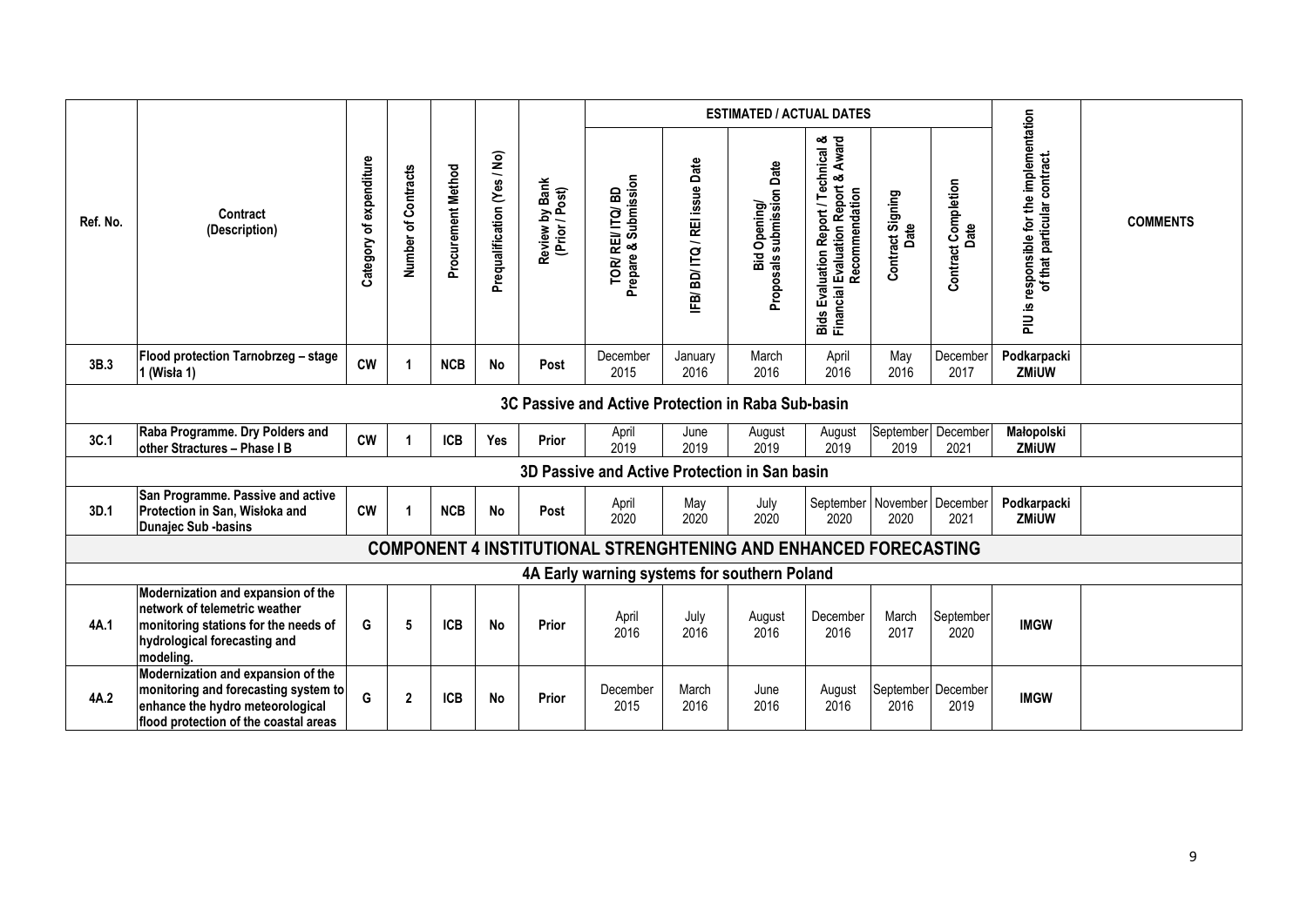|          |                                                                                                                                                                                                                                                                   |                            |                      |                    |                             |                                  |                                           |                               | <b>ESTIMATED / ACTUAL DATES</b>           |                                                                                               |                          |                                    |                                                                              |                 |
|----------|-------------------------------------------------------------------------------------------------------------------------------------------------------------------------------------------------------------------------------------------------------------------|----------------------------|----------------------|--------------------|-----------------------------|----------------------------------|-------------------------------------------|-------------------------------|-------------------------------------------|-----------------------------------------------------------------------------------------------|--------------------------|------------------------------------|------------------------------------------------------------------------------|-----------------|
| Ref. No. | Contract<br>(Description)                                                                                                                                                                                                                                         | of expenditure<br>Category | Number of Contracts  | Procurement Method | Prequalification (Yes / No) | Review by Bank<br>(Prior / Post) | TOR/ REI/ ITQ/ BD<br>Prepare & Submission | IFB/BD/ITQ/REI issue Date     | Proposals submission Date<br>Bid Opening/ | Bids Evaluation Report / Technical &<br>Financial Evaluation Report & Award<br>Recommendation | Contract Signing<br>Date | <b>Contract Completion</b><br>Date | responsible for the implementation<br>of that particular contract.<br>ei Nld | <b>COMMENTS</b> |
| 4A.3     | <b>Modernization of the POLRAD</b><br>weather radar network to increase<br>the effectiveness of the hydrological<br>models<br><b>Modernization of the POLRAD</b><br>weather radar network to increase<br>the effectiveness of the hydrological<br>models          | G, CW                      | $\blacktriangleleft$ | <b>ICB</b>         | <b>No</b>                   | Prior                            | June<br>2016                              | September<br>2016             | December<br>2016                          | March<br>2016                                                                                 | May<br>2016              | June<br>2020                       | <b>IMGW</b>                                                                  |                 |
| 4A.4     | Update and modernization of the<br>Hydrology System, including the<br>development of training and<br>simulation application and<br>infrastructure as well as the<br>purchase of computer hardware,<br>together with software, for the needs<br>of the other tasks | IT                         | 4                    | <b>ICB</b>         | <b>No</b>                   | Prior                            | December<br>2016                          | February<br>2017              | March<br>2017                             | May<br>2017                                                                                   | June<br>2017             | September<br>2021                  | <b>IMGW</b>                                                                  |                 |
| 4A.5     | Modernization and development of<br>an integrated hydrological and<br>hydraulic modeling system as part of<br>the national hydrological monitoring<br>system                                                                                                      | IT                         | $\blacktriangleleft$ | <b>ICB</b>         | <b>No</b>                   | Prior                            | October<br>2016                           | December<br>2016              | March<br>2017                             | April<br>2017                                                                                 | June<br>2017             | December<br>2021                   | <b>IMGW</b>                                                                  |                 |
|          |                                                                                                                                                                                                                                                                   |                            |                      |                    |                             |                                  |                                           | <b>4B Operational centers</b> |                                           |                                                                                               |                          |                                    |                                                                              |                 |
| 4B.1.    | <b>OPERATIONAL CENTER -</b><br><b>WROCLAW and OPERATIONAL</b><br><b>CENTER - KRAKOW</b>                                                                                                                                                                           | G                          | $\blacktriangleleft$ | <b>ICB</b>         | <b>No</b>                   | Prior                            | May<br>2016                               | July<br>2016                  | September<br>2016                         | October<br>2016                                                                               | 2016                     | November December<br>2019          | <b>RZGW</b><br>Wroclaw                                                       |                 |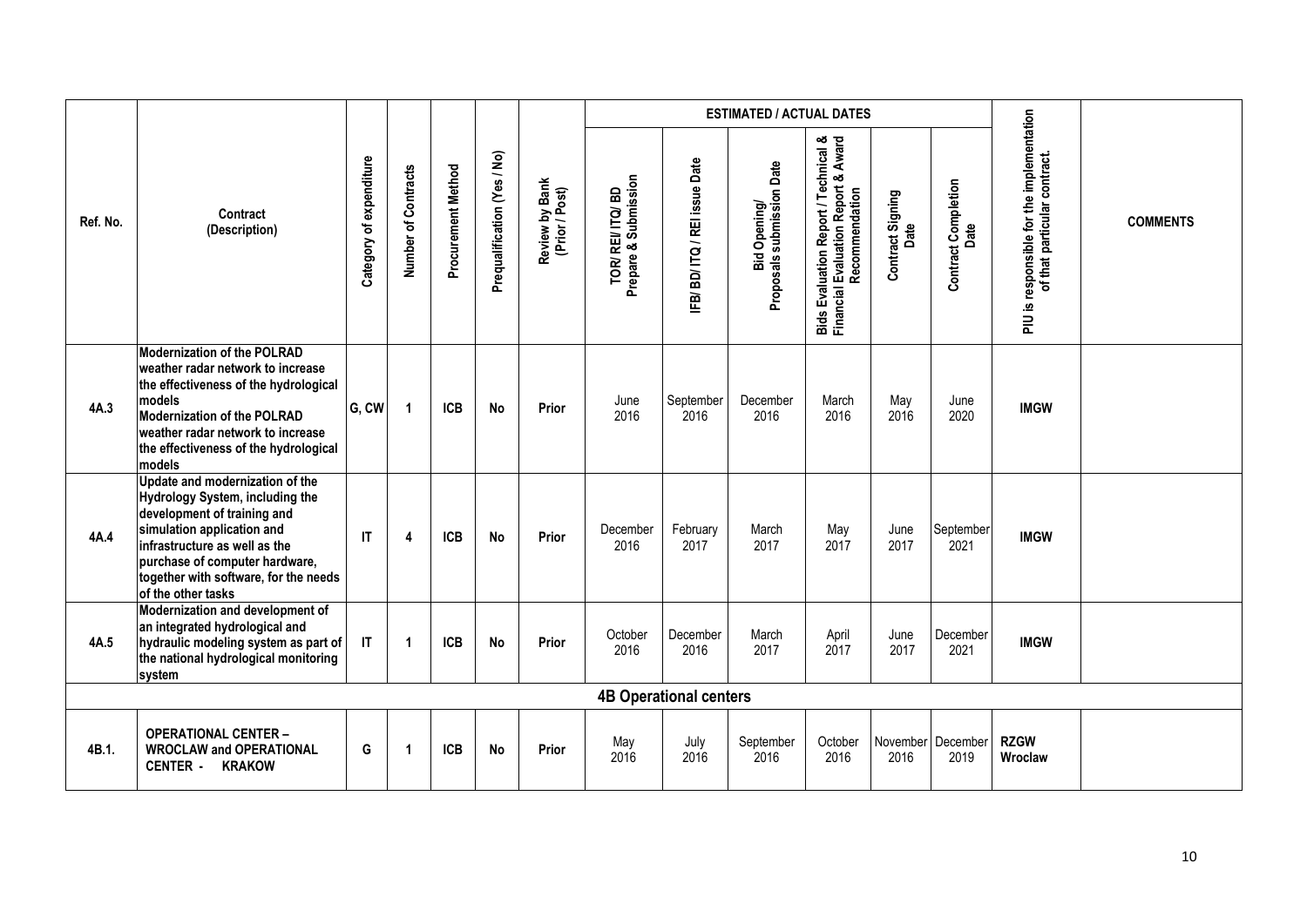|          |                                                                                                                                                                                                                                      |                                                |                     |                    |                             |                                  |                                                   |                           | <b>ESTIMATED / ACTUAL DATES</b>           |                                                                                               |                          |                                    |                                                                                      |                 |
|----------|--------------------------------------------------------------------------------------------------------------------------------------------------------------------------------------------------------------------------------------|------------------------------------------------|---------------------|--------------------|-----------------------------|----------------------------------|---------------------------------------------------|---------------------------|-------------------------------------------|-----------------------------------------------------------------------------------------------|--------------------------|------------------------------------|--------------------------------------------------------------------------------------|-----------------|
| Ref. No. | Contract<br>(Description)                                                                                                                                                                                                            | expenditure<br>$\overline{\sigma}$<br>Category | Number of Contracts | Procurement Method | Prequalification (Yes / No) | Review by Bank<br>(Prior / Post) | TOR/REI/ITQ/BD<br>Prepare & Submission            | IFB/BD/ITQ/REI issue Date | Proposals submission Date<br>Bid Opening/ | Bids Evaluation Report / Technical &<br>Financial Evaluation Report & Award<br>Recommendation | Contract Signing<br>Date | <b>Contract Completion</b><br>Date | responsible for the implementation<br>of that particular contract.<br>ei NId         | <b>COMMENTS</b> |
|          |                                                                                                                                                                                                                                      |                                                |                     |                    |                             |                                  | <b>COMPONENT 5 PROJECT MANAGEMENT AND STUDIES</b> |                           |                                           |                                                                                               |                          |                                    |                                                                                      |                 |
| 5.1      | PCU Monitoring and evaluation of<br>project impact Supervision of EMP,<br><b>RAP and Procurement</b>                                                                                                                                 | $\mathsf{cs}$                                  | 35                  | IC<br>/CQS         | <b>No</b>                   | Prior                            | March<br>2015                                     | May<br>2015               | July<br>2015                              | July<br>2015                                                                                  | August<br>2015           | December<br>2022                   | <b>PCU</b><br>Wroclaw                                                                |                 |
| 5.2      | <b>Design and Construction Supervision</b><br>for works, Project Management,<br><b>Technical Assistance and Training</b><br><b>Technical Support for the Project and</b><br><b>Strengthening of PIU's Institutional</b><br>Capacity. | $\mathsf{cs}$                                  | 3                   | QCBS               | <b>No</b>                   | Prior                            | October<br>2015                                   | December<br>2015          | February<br>2015                          | March<br>2016                                                                                 | April<br>2016            | October<br>2022                    | Małopolski<br>ZMiUW,<br>Świętokrzyski<br><b>ZMIUW</b><br>Podkarpacki<br><b>ZMiUW</b> |                 |
| 5.3      | Design and Construction Supervision<br>for works, Project Management,<br><b>Technical Assistance and Training</b><br><b>Technical Support for the Project and</b><br><b>Strengthening of PIU's Institutional</b><br>Capacity.        | <b>CS</b>                                      | $\overline{2}$      | <b>QCBS</b>        | <b>No</b>                   | Prior                            | October<br>2015                                   | December<br>2015          | February<br>2015                          | March<br>2016                                                                                 | April<br>2016            | October<br>2022                    | Zachodnio-<br>pomorski<br>ZMiUW,<br>Lubuski<br>ZMiUW                                 |                 |
| 5.4      | <b>Design and Construction Supervision</b><br>for works, Project Management,<br><b>Technical Assistance and Training</b><br><b>Technical Support for the Project and</b><br><b>Strengthening of PIU's Institutional</b><br>Capacity. | <b>CS</b>                                      | $\mathbf{2}$        | QCBS               | <b>No</b>                   | Prior                            | October<br>2015                                   | December<br>2015          | February<br>2016                          | March<br>2016                                                                                 | April<br>2016            | October<br>2022                    | <b>RZGW</b><br>Wrocław,<br><b>RZGW</b><br><b>Szczecin</b>                            |                 |
| 5.5      | <b>Technical Assistance and Training</b><br>Technical Support for the Project and<br><b>Strengthening of IMGW's Institutional</b><br><b>Capacity</b>                                                                                 | $\mathsf{cs}$                                  |                     | QCBS               | <b>No</b>                   | Prior                            | November<br>2015                                  | January<br>2016           | March<br>2016                             | April<br>2016                                                                                 | May<br>2016              | October<br>2022                    | <b>IMGW</b>                                                                          |                 |